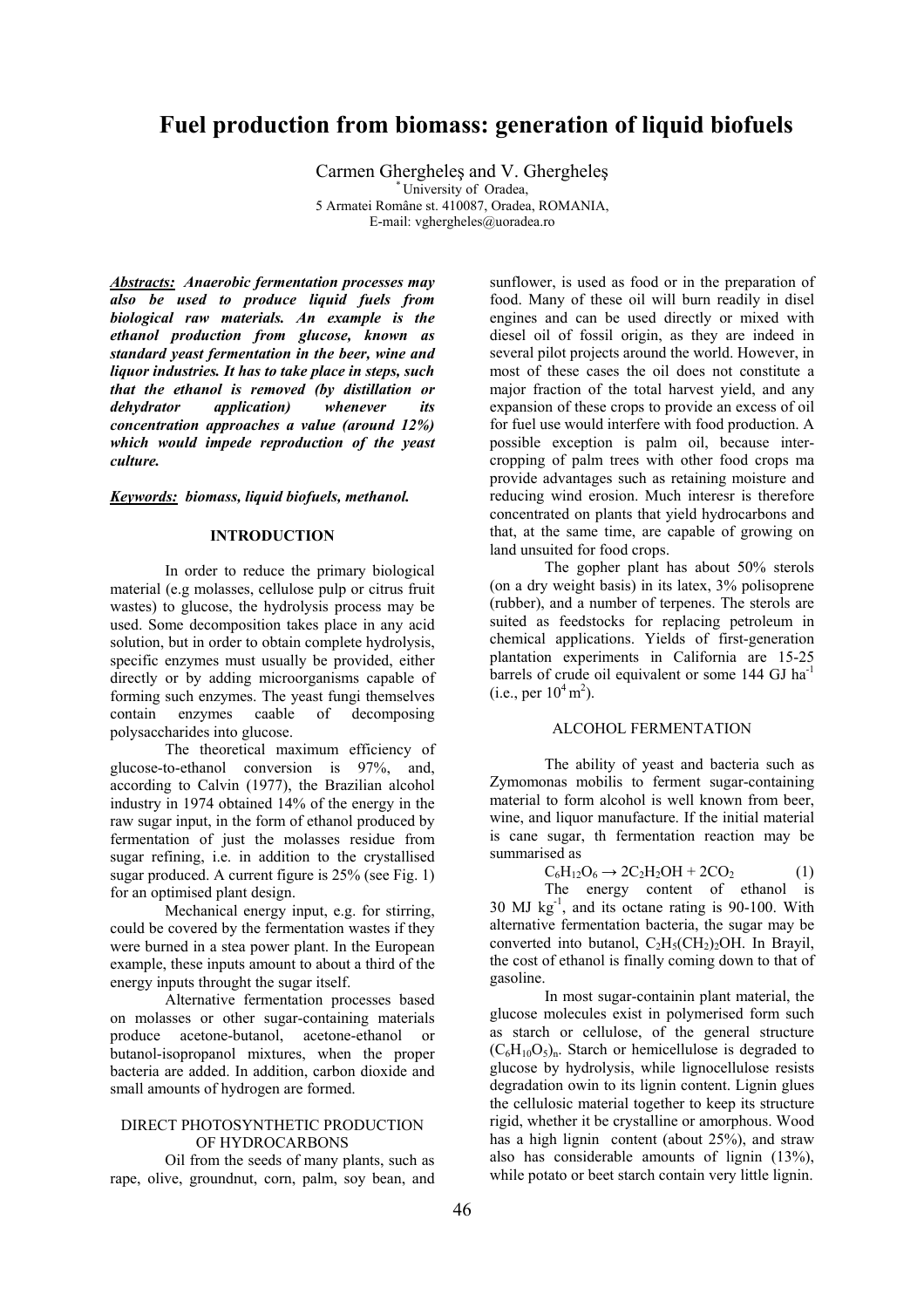Some of the lignin seals may be broken by pre-treatment, ranging from mechanical crushing to the introduction of swelling agents causing rupture.

The hydrolysis process is given by

 $(C_6H_{10}O_5)_n + nH_2O \rightarrow 2C_2H_2OH$  (2) In earlier times, hydolysis was always achieved by adding an acid to the cellulosic material. During both world wars, Germany produced ethanol from cellulosic material by acid hydrolysis, but at very high cost. Acid recycling is incomplete; with low acid concentration the sugar already formed from hemicellulose is destroyed.

 Consequently, alternative methods of hydrolysis have been developed, based on enzymatic intervention. Bacterial (e.g., of the genus Trichoderma) or fungal (such as Sporotrichum pulverulentum) enzymes have proved capable of converting cellulosic material, at near ambient temperatures, to some 80% glucose and a remainder of cellulosic material, at near ambient temperatures, to some 80% glucose and a remainder of cellodextrins (which could eventually be fermented, but in a separate step with fermentation microorganisms other than those responsible for the glucose fermentation).

 The residue left behind after the fermentation process can be washed and dried to give a solid product suitable as fertilisr or as animal feed. The composition depends on the original material, in particular with respect to lignin content (small for residue of molasses, beets, etc., high for straws and woody material, but with fibre structure broken as a result of the process described above). If the lignin content is high, direct combustion of the residue is feasible, and it is often used to furnish process heat to the final distillation.

 The outcome of the fermentation process is a water-ethanol mixture. When the alcool fraction exceeds about 10%, the fermentation process slows down and finally halts. Therefore, an essential step in obtaining fuel alcohol is to separate the ethanol a step that may make the overall energy inputs (fertiliser, vehicles, machinery) and all process inputs (cutting, crushing, pre-treatment, enzyme recycling, heating for different process steps from hydrolysis to distilation), as well as energy for transport, is, in existing operations such as those of the Brazilian alcohol programme, around 1.5 times the energy outputs (alcohol and fertiliser if it is utilised). However, if the inputs are domestic fuels, for example, combustion of residues from agriculture, and if the alcohol produced is used to displace imported oil products, the balance might still be aquite acceptable from a national economic point of view.

 If, further, the lignin-containing materials of the process are recovered and used for process heat generation (e.g. distillation), then such energy should be counted not only as input but also as output, making the total input and output energy

roughly balance. Furthermore, more sophisticated process design, with cascading heat usage and parallel distilation columns operating with a time displacement such that heat can be reused from column to column, could reduce the overall energy inputs to 55-65% of the outputs.

 Radically improved energy balances would emerge if distillation could be replaced by a less energy intensive separation method. Several such methods for separating water and ethanol have been demonstrated on a laboratoryu scale, including: drying with desiccants such as calcium hydroxide, cellulose, or starch; gas chromatography using rayon to retard water, while organic vapours pass through; solvent extraction using dibutyl phthalate, a water-immiscible solvent of alcohols; and passage through semi-permeable membranes or selective zeolite absorbes and phase separation. The use of dry cellulose or starch apears paricularly attractive, because over 99% pure alcohol can be obtained with less than 10% energy input, relative to the combustion energy of the alcohol. Furthermore, the cellulosic material may be cost-free, if it can be taken from the input stream to (the fermentation reaction being wet anyway). The energy input of this scheme is for an initial distillation, bringing the ethanol fraction of the aqueous mixture from an initial 5-12% up to about 75%, at which point the desiccation process is started. As can be seen from Figure 1, the distillation energy is modest up to an alcohol content of 90% and then starts t rise rapidly. The drying process thus substitutes for the most energy-expensive part of the distillation process.



Figure1. Distilation energy for ethanol-water mixture, as a function of ethanol content

 The ethanol fuel can be stored and used in the transportation sector much the same way as gasoline. It can be mixed with gasoline or can fully replace gasoline in spark ignition engines with high compression ratios. The knock resistance and high octane number of ethanol make this possible, and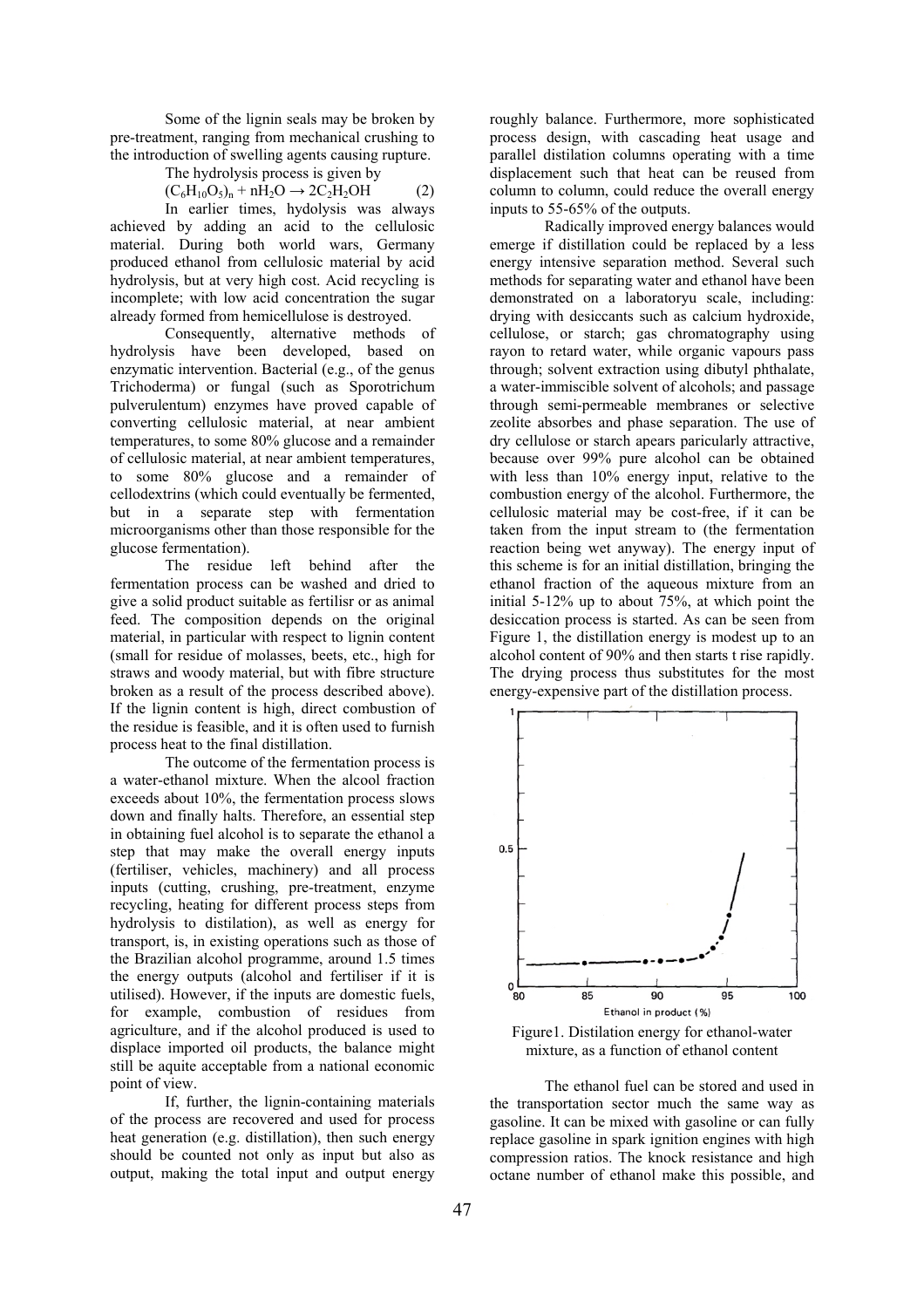with pre-heating of the alcohol (using combustion heat that is recycled), the conversion efficiency can be improved. Several countries presently use alcohol-gasoline blends with up to 10% ethanol.

 This does not require any engine modification. Altering the gasoline Otto engines may be iconvenient in a transition period, but if alcohol distribution networks are implemented and existing gas stations modified, then the car engines could be optimised for alcohol fuel without regard to present requirements. A possible alternative to spark ignition engines is compression ignition engines, where autoignition of the fuel under high compression (a ratio of 25) replaces spark or glow plug ignition. With additives or chemical transformation into acetal, alcohol fuels could be used in this way. Ethanol does not blend with diesel oil, so mixtures do require the use of special emulsifiers. However, diesel oil can be mixed with.

 A number of concerns with regard to the environmental impacts of yhe ethanol fermentation energy conversion chain must be considered. First of all, the biomass being used may have direct uses as food or many be grown in competition with production of food. The reason is, of course, that the easiest ethanol fermentation is obtained by starting with a raw material with as high a content of elementary sugar as possible, that si, starting with sugar cane or cereal grain. Since sugar cane is likely to occupy prime agricultural land, and cereal production must increase with increasing world population, neither of these biomass resources should be used as fermentation inputs. However, residues from cereal production and form necessary sugar production (present sugar consumption is in many regions of the world too high from a health and nutrition point of view) could be used for ethanol fermentation, toghether with urban refuse, extra crops on otherwise committed land, perhaps aquatic crops and forest renewable resources. Recycling nutrients, and covering topsoil to preven erosion are very appropiate in connection with the enhanced tillage utilisation that characterises combined food and ethanol production schemes.

 The hydrolysis process involves several potential environmental impacts. If acids are used, corrosion and accidents may occur, and substantial amounts of water would be required to clean the residues for re-use. Most acid would be recovered, but some would follow the sewage stream. Enzymatic hydrolysis would seem less cumbersome. Most of the enzymes would be recycled, but some might escape with waste water or residues. Efforts should be made to ensure that they are made inactive before any release. This is particularly important when, as envisaged, the fermentation residues are to be brought back to the fields or used as animal feed. A positive impact ts the reduction of pathogenic organisms in residues after fermentation. Transport of biomass could

involve dust emissions, and transport of ethanol might lead to spills (is insignificant amounts, as far as energy is concerned, but with possible local environmental effects), but overall the impacts from transport would be very small.

 Finally, the combustion of ethanol in engines or elsewhere leads to pollutant emissions. Compared with gasoline combustion, emissions of carbon monoxide and hydrocarbons diminish, while those of nitrous oxides, aromatics, and aldehydes increase, assuming that modified ignition engines are used. With special ethanol engines and exhaust controls, critical emissions may be controlled. In any case, the lead pollution still associated with gasoline engines in some countries would be eliminated.

 The energy balance of current ethanol production from biomass is not very favourable. A European study has estimated the energy flows for a number of feedstocks. The highest yield of about 100 GJ ha<sup>-1</sup> is found for sugar beets, shown in Figure 1, but the process energy inputs ad alloted life-cycle inputs into technical equipment are as large as the energy of the ethanol produced. A part of this may be supplied from biogas coproduced with the ethanol, but the overall enrgy efficiency remains low.





 In a life-cycle analysis of ethanol production, the fact that such production is currently based upon energy crops rather than on residues (sugar cane or beets rather than straw and husk) means that all energy inputs and environmental impacts from the entire agricultural feed-stock production should be included along with the impacts pertaining to the ethanol plants and downstream impacts. Clearly, it is very difficult in this mode to balance energy outputs and inputs and to reach acceptable impact levels. The interest should therefore be limited to bio-energy processes involving only residues from an otherwise sensible production (food or wood).

# METHANOL FROM BIOMASS

 There are various ways of producing methanol from biomass sources, as indicated in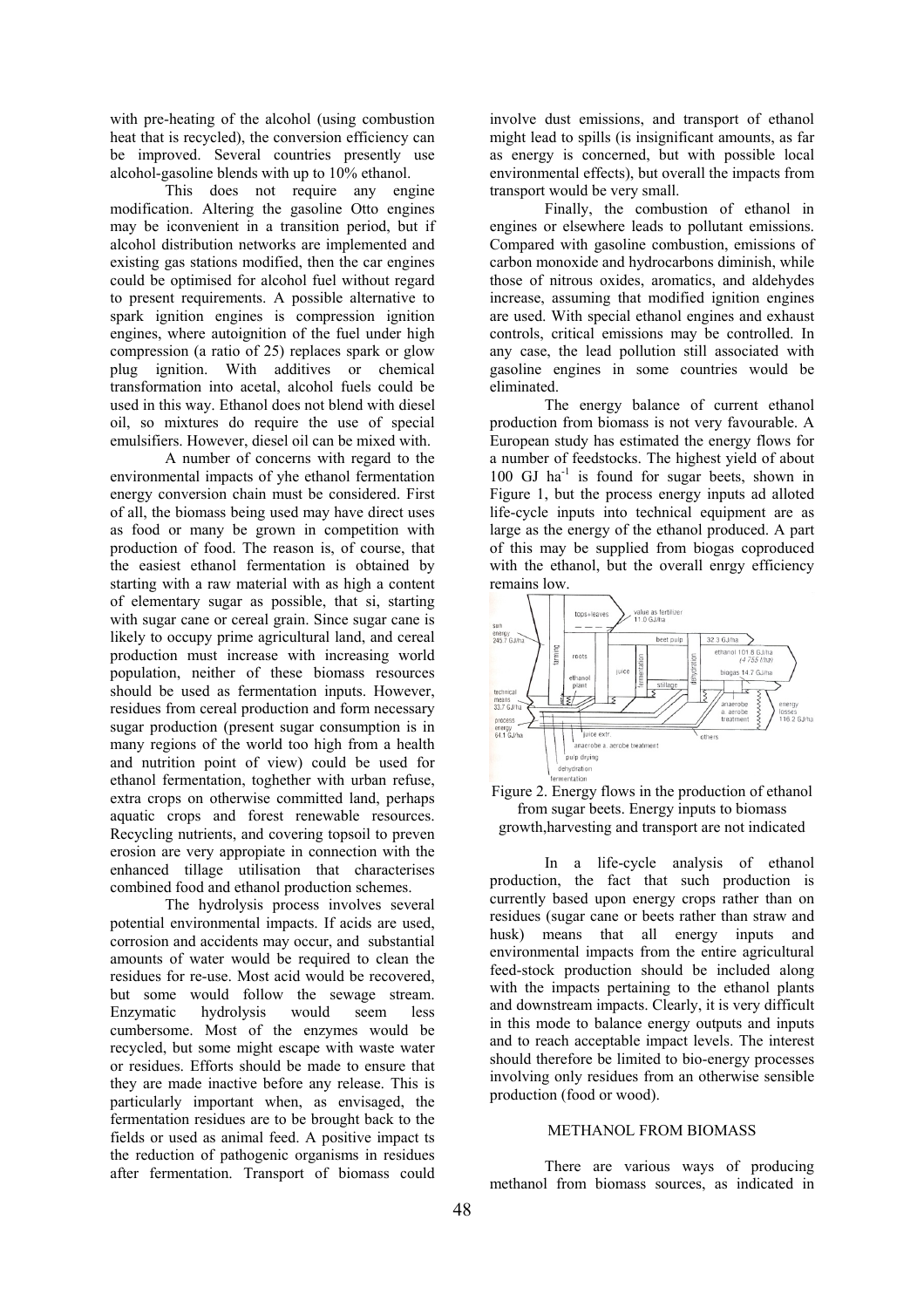Figure 3. Starting from wood or isolated lignin, the most direct routes are by liquefaction or by gasification. The pyrolysis alternative gives only a fraction of the energy in the form of a producer gas.



Figure 3. Non-food energy uses of biomass

 By high-pressure hydrogenation, biomass may be transformed into a mixture of liquid hydrocarbons suitable for further refining or synthesis of methanol, but all methanol production schemes so far have used a synthesis gas, which may be derived from wood gasification or coal gasification. The low-quality producer gas resulting directly from the wood gasification is a mixture of carbon monoxide, hydrogen gas, carbon dioxide, and nitrogen gas. If air is used for gasification, the energy conversion efficiency is possible, and the gas produced has less nitrogen conformed with heat from solar collectors, for example, in a fluidised bed gasifier maintained at  $500^{\circ}$ C.

The producer gas is cleaned,  $CO<sub>2</sub>$  and  $N<sub>2</sub>$ as well as impurities are removed (the nitrogen by cryogenic separation), and methanol is generated at elevated pressure by the reaction

$$
2H_2 + CO \rightarrow CH_3OH.
$$
 (3)

The carbon monoxide and hydrogen gas (possibly with additional  $CO<sub>2</sub>$ ) is called the synthesis gas, and it is usually necesary to use a catalyst in order to maintain the proper stoichiometric ratio between the reactants of (3). A schematic process diagram is shown in Figure 4.

#### Figure 4. Schematic flow diagram for biomass to methanol conversion process

 An alternative is biogas production from the biomass folowed by the methane to methanol reaction,

$$
2CH_4 + O_2 \rightarrow 2CH_3OH \tag{4}
$$

Also used in current methanol production from natural gas. Change of the  $H<sub>2</sub>/CO$  stoichiometric ratio for (4) is obtained by the shift reaction (5)

$$
CO + 3H2 \rightarrow CH4 + H2O
$$
 (5)  
Steam is added or removed in the presence of  
catalyst (iron oxide, chromium oxide).

The conversion efficiency of the synthesis gas to methanol step is about 85%, implying an overall wood to methanol energy efficiency of 40- 50%. Improved catalytic gasification techniques raise the overall conversion efficiency to some 55%. The currently achieved efficiency is about %0%, but all life-cycle estimates of energy inputs have not been included or performed. The octane number of methanol is similar to that of ethanol, but the heat of combustion is less, amounting to 18 MJ  $kg<sup>-1</sup>$ . However, the engine efficiency of methanol is higher than that of gasoline by at least 20% for current motor car engines, so an effective energy content of  $22.5$  MJ  $kg^{-1}$  is sometimes quoted. Methanol can be mixed with gasoline in standad engines, or used in specially designed Otto or disel engines, such as a spark ignition engine run on vaporised methanol, with the vaporisation energy being recovered from the coolant flow. Uses are similar to those of ethanol, but several differences exist in the ssessment of environmental impacts, from production to use (e.g. toxixity of fumes at filling stations).

 The gasification can be made in closed environments, where all emissions are collected, as well as ash and slurry. Cleaning processses in the methanol formation steps will recover most catalysts in re-usable form, but other impurities would have to be disposed of along with the gasification products. Precise schemes for waste disposal have not been formulated, but it seems unlikely that all nutrients could be recycled to agrior silviculture as in the case of ethanol fermentation. However, the production of ammonia by a process similar to the one yielding methanol is an alternative use of the synthesis gas. Production of methanol from eucalyptus rather than from woody biomass has been studied in Brayil. More fundamental studies aiming to better understand the way in which methanol production relies on degradation of lignin are ongoing.

### *Bibliografie:*

- 1. Bell, B. Looking beyond the internal combustion engine: the promises of methanol fuel cell vehicles. Paper presented at "Fuel Cell Technolgy Conference, London, September", IQPC Ltd., London, 1998
- 2. Damen, K., Faaij, A., Walter, A., Souya, M. Future prospects for biofuel production in Brazil, in " $12<sup>th</sup>$  European Biomass Conf.", Vol2, pp. 1166-1169, ETA Firenze&WIP Munich, 2002
- 3. Faaij, A., Hamelinck, C. Long term perspectives for production of fuels from biomass; integrated assessment and R&D priorities, in "12<sup>th</sup> European Biomass Conf.", Vol2, pp. 1110-1113, ETA Firenze&WIP Munich, 2002
- 4. Kaltschmitt, M.; Hartmann, H. (Hrsg.): Energie aus Biomasse; Springer, Berlin, Heidelberg, 2001
- 5. Minami, E., Kawamoto, H. Saka, S. Reactivity of lignin in supercritical methanol studied with some lignin model